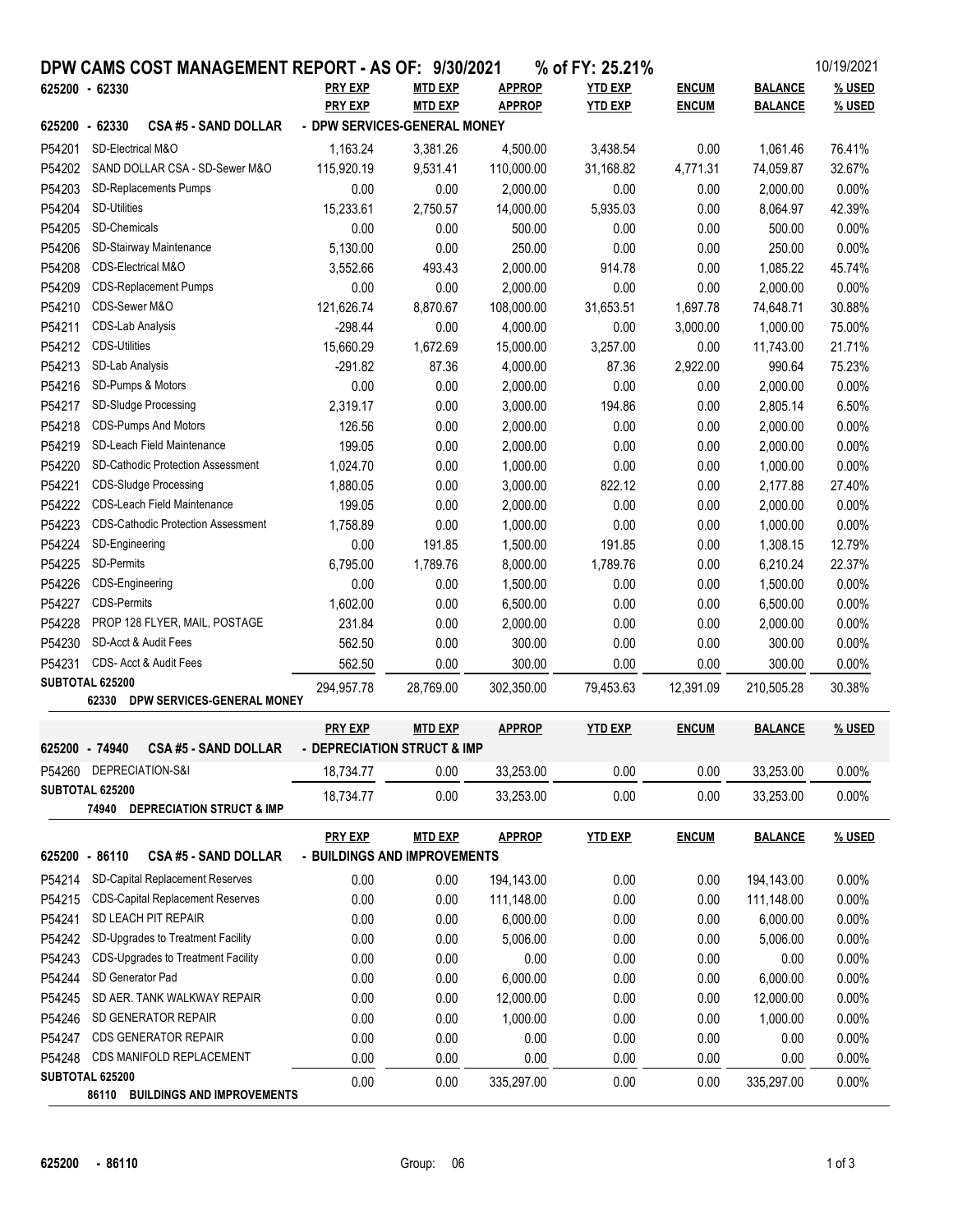| DPW CAMS COST MANAGEMENT REPORT - AS OF: 9/30/2021                              |                |                |               | % of FY: 25.21% |              |                | 10/19/2021 |  |
|---------------------------------------------------------------------------------|----------------|----------------|---------------|-----------------|--------------|----------------|------------|--|
| 625200 - 86111                                                                  | <b>PRY EXP</b> | <b>MTD EXP</b> | <b>APPROP</b> | <b>YTD EXP</b>  | <b>ENCUM</b> | <b>BALANCE</b> | % USED     |  |
|                                                                                 | <b>PRY EXP</b> | <b>MTD EXP</b> | <b>APPROP</b> | <b>YTD EXP</b>  | <b>ENCUM</b> | <b>BALANCE</b> | $%$ USED   |  |
| 625200 - 86111<br><b>CSA #5 - SAND DOLLAR</b><br>- STRUCT AND IMPRVMNTS-ISF OFF |                |                |               |                 |              |                |            |  |
| <b>BLDG &amp; IMPROV - ISF OFFSET</b><br>P54300                                 | 0.00           | 0.00           | $-335,297.00$ | 0.00            | 0.00         | $-335.297.00$  | $0.00\%$   |  |
| SUBTOTAL 625200                                                                 | 0.00           | 0.00           | $-335.297.00$ | 0.00            | 0.00         | $-335.297.00$  | 0.00%      |  |
| STRUCT AND IMPRVMNTS-ISF OFFS<br>86111                                          |                |                |               |                 |              |                |            |  |
| TOTAL 625200 CSA #5 - SAND DOLLAR                                               | 313.692.55     | 28.769.00      | 335,603,00    | 79.453.63       | 12.391.09    | 243.758.28     | 27.37%     |  |
| <b>GROUP TOTAL - 06</b>                                                         | 313.692.55     | 28.769.00      | 335,603,00    | 79.453.63       | 12.391.09    | 243,758.28     | 27.37%     |  |